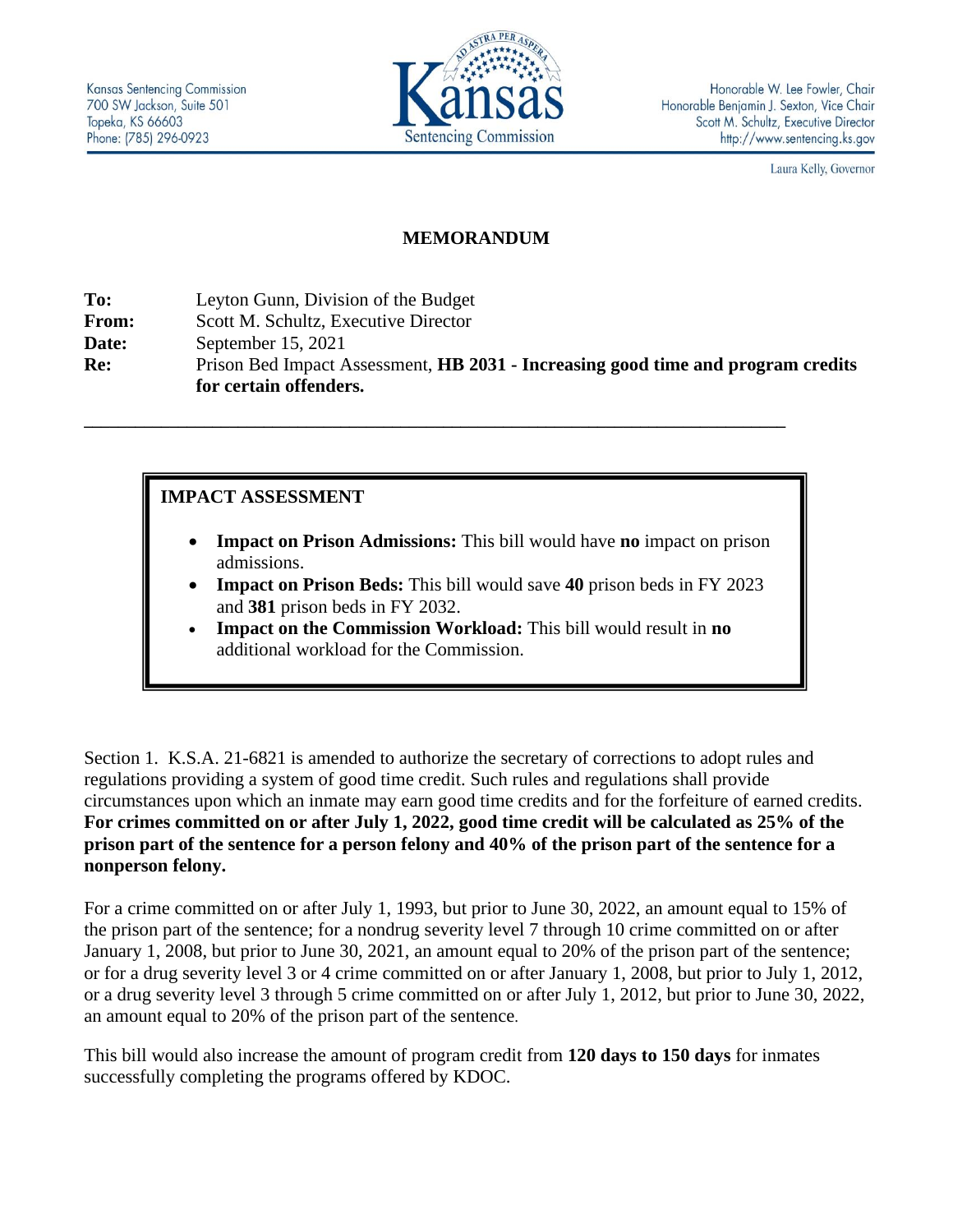## **FINDINGS**

- In FY 2021**, 1,260 offenders** were directly sentenced to KDOC. Of this number, **711** were convicted of a **person** felony and **549** were a **nonperson** felony. The severity levels and the average length of prison sentence were:
	- $\circ$  15 D1 94 months:
	- $\degree$  29 D2 72 months:
	- $\circ$  65 D3 55 months;
	- $\circ$  28 D4 33 months;
	- $\circ$  133 D5 29 months;
	- $\circ$  42 N1 250 months:
	- $\circ$  7 N2 283 months;
	- $\circ$  105 N3 103 months;
	- $\circ$  51 N4 57 months:
	- $\circ$  132 N5 61 months;
	- $\circ$  88 N6 36 months:
	- $\degree$  215 N7 34 months;
	- $\circ$  88 N8 19 months;
	- $\degree$  249 N9 15 months; and
	- $\circ$  11 N10 11 months.
- In FY 2021, 703 (56%) of the **1,260 offenders** were eligible for program credits
- Based on KDOC FY 2021 release file, the average program credit earned was **112** days, accounting for **93%** of the maximum 120 days.

## **IMPACT ASSESSMENT**

- **Impact on Prison Admissions:** This bill would have **no** impact on prison admissions.
- **Impact on Prison Beds:** This bill would save **40** prison beds in FY 2023 and **381** prison beds in FY 2032.
- **Impact on the Commission Workload:** This bill would result in **no** additional workload for the Commission.